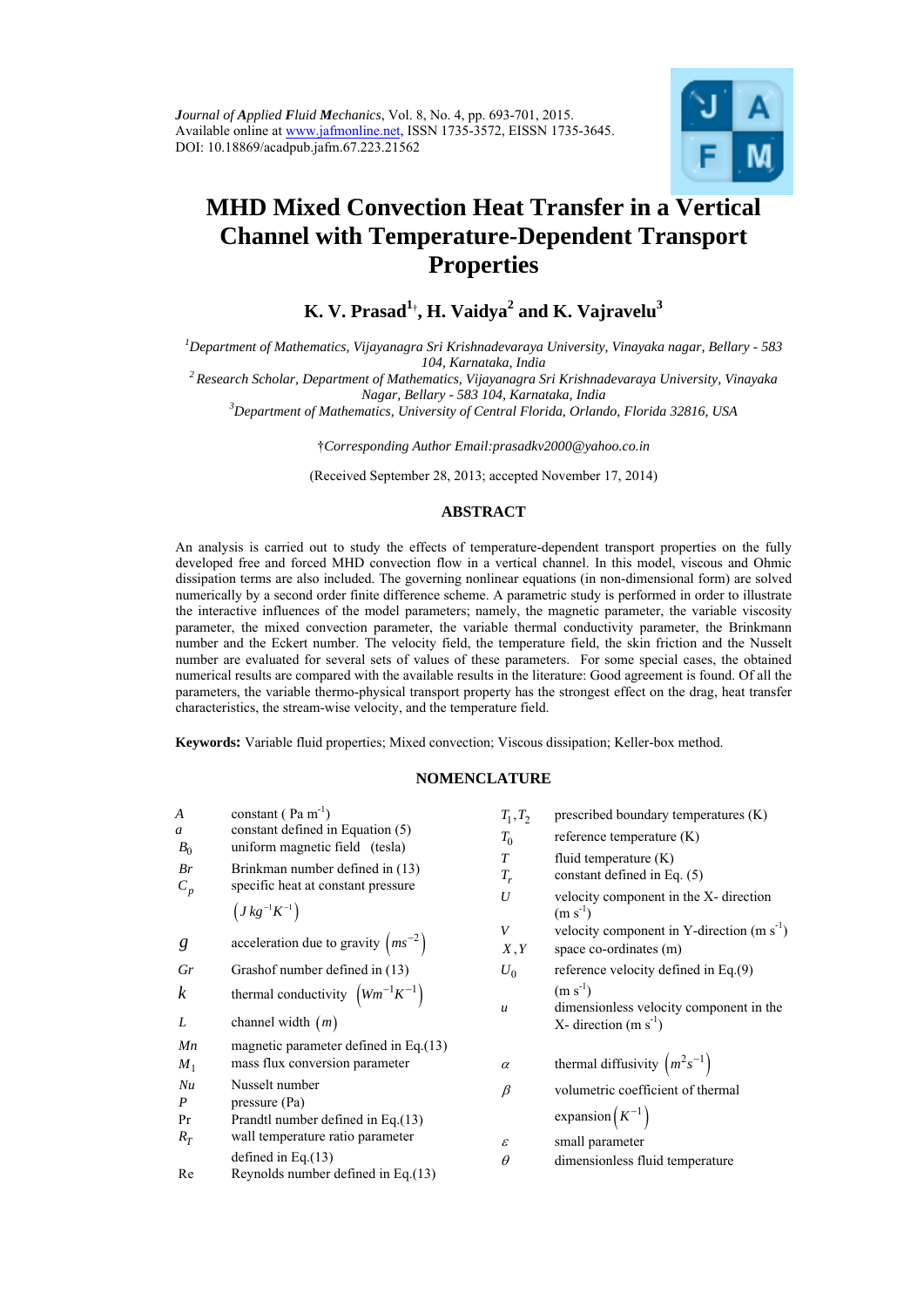- $\gamma$  kinematic viscosity  $(m^2 s^{-1})$
- $\sigma$  electric conductivity (mho m<sup>-1</sup>)
- $\rho_0$  is the ambient fluid density (kg m<sup>-3</sup>)
- $\theta_r$  transformed dimensionless reference temperature

# **1. INTRODUCTION**

The study of mixed convection flow and heat transfer in a vertical/ horizontal channel has gained momentum in the recent past because of its number of applications in several engineering processes, such as geothermal reservoirs; cooling of nuclear reactors; thermal insulation; energy storage and conservation; fire control; chemical, food and metallurgical industries; and petroleum reservoirs. This type of situation also occurs in electronic packages, microelectronic devices during their operations. Tou (1960) was the first among the others to initiate the study of laminar fully developed mixed convection flow in a vertical channel with uniform wall temperature. This was then extended by Habch and Acharya (1986) for asymmetric heating, where one plate is heated and the other is adiabatic. Thereafter numerous investigations have been carried out on mixed convection in a vertical/ horizontal channel with symmetric and/or asymmetric heating under different physical situations (Vajravelu and Sastri (1977), Aung and Worku (1986), Barletta (1988), Cheng et al. (1990), Bejan (1995), Barletta (1999), Chamkha (2000)). The mathematical models described in these papers deal with three kinds of thermal boundary conditions: (i) prescribed uniform temperature at both walls, which can be either equal or different; (ii) prescribed uniform temperature at one of the walls and prescribed uniform heat flux at the other wall; and (iii) prescribed uniform heat fluxes at both walls. Vajravelu and Sastri (1977) explored the effects of frictional heating on the fully developed free convective flow and heat transfer between parallel vertical walls kept at constant temperature. Aung and Worku (1986) analyzed the developing flow for asymmetric wall temperature or symmetric wall heat flux by a finite difference method. Cheng et al. (1990) studied the flow reversal with the boundary conditions (i), (ii) and (iii) mentioned above. Barletta (1999) analyzed the effects of viscous dissipation on the fully developed combined forced and free convection in a vertical channel for the case of prescribed wall heat flux.

All the above investigators restricted their analyses to flow and heat transfer in the absence of a magnetic field. But in recent years, we find several applications of magnetic field, namely in MHD generators, cross field operators, shock tubes,

- $\lambda$  mixed convection parameter defined in Eq. (13)
- $\tau_w$  wall shear stress (kg m<sup>-1</sup> s<sup>-2</sup>)

 $\mu$  dynamic viscosity (Pa s)

pumps, and flow meters. The flow in an MHD generator channel is seldom fully developed over its entire length, and large heat fluxes occur at the entrance regions of these devices. In many cases the flow in these devices will be accompanied by heat either dissipated internally through viscous or Joule heating. In view of these practical applications, Umavathi and Malashetty (2005) investigated the laminar hydromagnetic flow and heat transfer in a vertical channel with symmetric/asymmetric wall temperatures in the presence of viscous dissipation. Also, the effect of magnetic field and viscous dissipation on fully developed mixed convection flow in a vertical channel was studied numerically by Saleh and Hashim (2010). Prathap Kumar et al. (2011) studied mixed convection magnetohydrodynamic and viscous fluid in a vertical channel. Liu and Lo (2012) studied numerically the entropy generation within a<br>combined forced and free convective forced and free convective magnetohydrodynamic (MHD) flow in a parallelplate vertical channel.

 In all the above mentioned papers, the thermophysical transport properties of the ambient fluid were assumed to be constant. However, it is well known (Lai and Kulacki (1990), Setayesh and Sahai (1990), Hassanien (1997), Attia (1999), Abel et al. (2002), Andersson and Aarseth (2007), Prasad et al. (2010), Prasad et al. (2013), Vajravelu et al. (2014)) that these physical properties may change with temperature, especially the fluid viscosity and the thermal conductivity. For lubricating fluids, heat generated by internal friction and the corresponding rise in the temperature affects the physical properties of the fluid, and the properties of the fluid are no longer assumed to be constant. The increase in temperature leads to increase in the transport phenomena by reducing the physical properties across the thermal boundary layer. Thus the heat transfer at the wall is also affected. Therefore to predict the flow and heat transfer characteristics of the generator channel, it is necessary to take into account the temperature dependent fluid properties. Hence, the study on the variable fluid properties will help in preventing wear and tear of the equipments we use in day-today life.

In view of these applications, the problem studied here extends the work of Umavathi and Malashetty (2005) for the temperature dependent variable fluid properties. Thus in the present paper, we study the effects of variable transport properties on the magnetohydrodynamic mixed convection flow and heat transfer in a vertical channel. Here the thermophysical transport properties namely, the density, the viscosity, and the thermal conductivity are assumed to be functions of temperature. In addition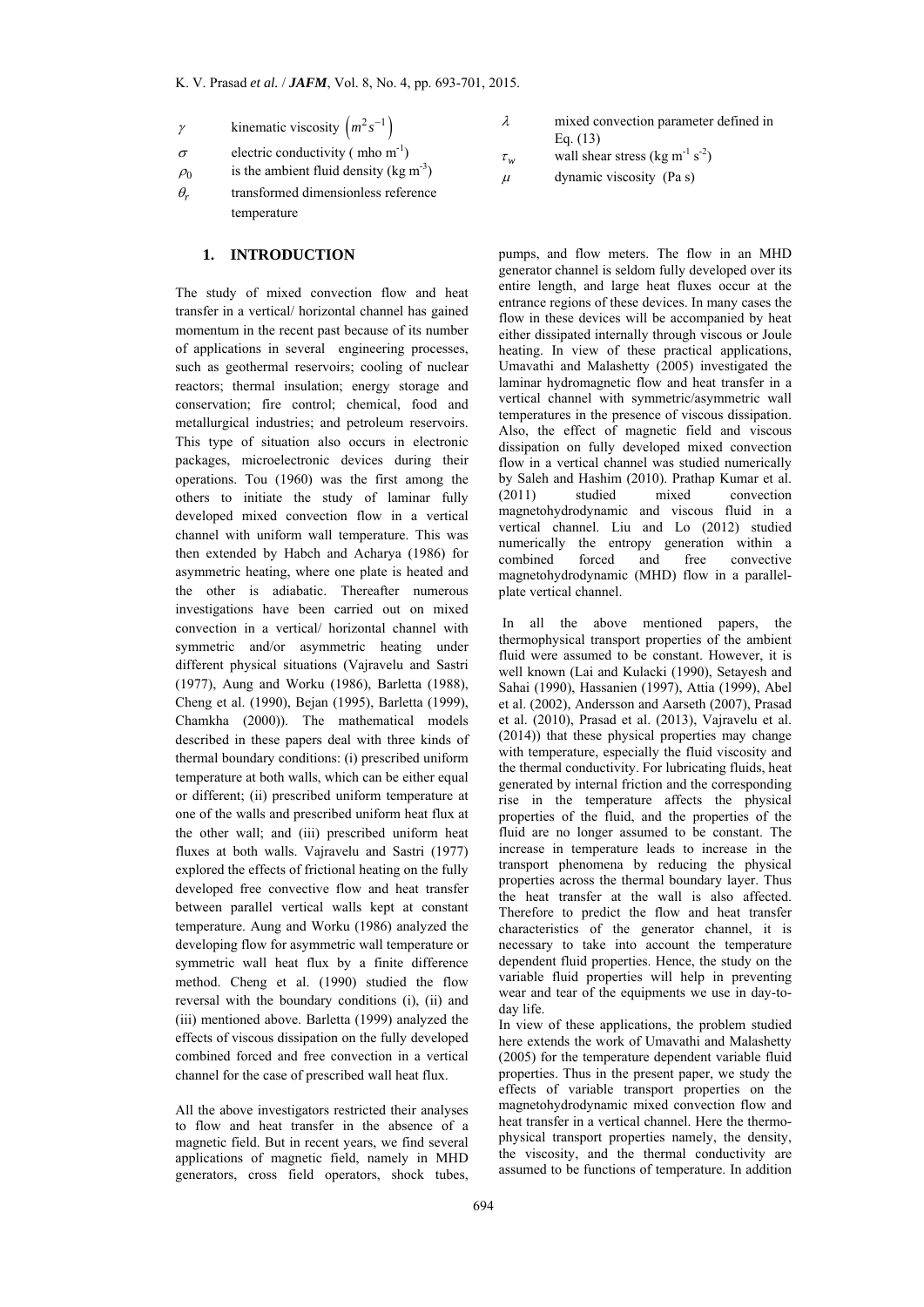to this, we have also included the contribution of viscous dissipation and ohmic dissipation in the energy equation. Because of the intricacy of the physical model (due to the inclusion of the variable transport properties, the magnetic parameter, the viscous and ohmic dissipations), the momentum and energy equations are coupled and non-linear. The governing non-dimensional, non-linear differential equations are solved numerically by a second order finite difference scheme known as the Keller-Box method. Numerical computations were been carried out for temperature and velocity profiles, Nusselt number and slip velocity coefficient.

The effects of variable viscosity, variable thermal conductivity, mixed convection parameter, magnetic parameter, and the Brinkmann number on the flow behavior and heat transfer process are presented trough graphs and tables, and their salient features are discussed.

#### **2. MATHEMATICAL FORMULATION**

Consider the problem of laminar, hydromagnetic mixed convection flow in a vertical channel. Let the distance between the walls be L: A co-ordinate system is chosen such that the X-axis is parallel to the gravitational acceleration but with opposite direction. The Y-axis is perpendicular to the channel walls and the channel walls are represented by  $Y = 0$  and  $Y = L$ . The flow is assumed to be steady and the fluid properties are assumed to be constant except viscosity, density and thermal conductivity: They are assumed to vary with temperature.

A constant magnetic field of strength  $B_0$  is applied across the channel. The external uniform magnetic filed is directed along Y-axis, and the induced electric and magnetic fields are neglected.

The flow is being fully developed, we get  
\n
$$
V = 0
$$
,  $\frac{\partial V}{\partial Y} = 0$ ,  $\frac{\partial P}{\partial Y} = 0$ , and  $\frac{\partial P}{\partial X} = \frac{dP}{dX} = A$ ,

where  $V$  is the velocity in the transverse direction *P* is the pressure and A is a constant. Thus from the continuity equation we have,  $\frac{\partial U}{\partial X} = 0$ , so that the velocity component along  $X - axis$  depends only on *Y*, *i.e.*  $U = U(Y)$ . Based on the fact that the flow is being fully developed we can also assume  $T = T(Y)$ . Under these assumptions the equations governing the flow and heat transfer (by including the variation of thermo-physical transport properties, and viscous & Ohmic dissipations) can be written in usual notation as:

$$
g\beta(T - T_0) - \frac{1}{\rho_0} \frac{dP}{dX}
$$
  
+ 
$$
\frac{1}{\rho_0} \frac{d}{dY} \left( \mu(T) \frac{dU}{dY} \right) - \frac{\sigma B_0^2}{\rho_0} U = 0,
$$
 (1)

$$
\frac{d}{dY}\left(\alpha(T)\frac{dT}{dY}\right) + \frac{1}{\rho_0C_P}\mu(T)\left(\frac{dU}{dY}\right)^2 + \frac{\sigma B_0^2}{\rho_0C_P}U^2 = 0
$$
\n(2)

subject to the boundary conditions

$$
U = 0, T = T_1 \text{ at } Y = 0,
$$
  
\n
$$
U = 0, T = T_2 \text{ at } Y = L.
$$
 (3)

Here,  $\rho_0$  is the ambient fluid density, g is the acceleration due to gravity,  $\beta$  is the volumetric coefficient of thermal expansion,  $\sigma$  is the electric conductivity,  $B_0$  is the uniform magnetic field, *T* is the temperature,  $C_p$  is the specific heat at constant pressure and  $T_0$  is the reference temperature and it is assumed that  $T_0 = (T_1 + T_2)/2$ . In order to determine the pressure gradient from the equation (1) the mass flux conservation  $M<sub>1</sub>$  is required and *L*

can be written as: 
$$
\int_{0}^{L} U dY = M_1.
$$

Here the fluid properties, viscosity and thermal conductivity are assumed to vary with temperature and they are defined successively as follows:

#### **2.1 Variation of Viscosity**

The coefficient of viscosity is considered to vary as an inverse function of temperature (Lai and Kulacki (1990)) as follows:

$$
\frac{1}{\mu} = \frac{1}{\mu_0} \Big[ 1 + \gamma (T - T_0) \Big].
$$
 (4)

This is reasonably a good approximation for liquids such as water and crude oil (Ling and Dybbs (1987)). The equation (4) can be rewritten as

$$
\frac{1}{\mu} = a(T - T_r),\tag{5}
$$

where  $\overline{0}$  $a = \frac{\gamma}{\mu_0}$  and  $T_r = T_0 - \frac{1}{\gamma}$ . Here *a* and  $T_r$  are

constants, and their values depend on the reference state and the thermal property of the fluid: In general  $a > 0$  for liquids and  $a < 0$  for gases. This is due the fact that the viscosity of a liquid usually decreases with increasing temperature while it increases for gases. To demonstrate further the appropriateness of equation (4), correlations between viscosity and temperature for air and water are given below since these two fluids are most commonly used in engineering applications: For air,

$$
\frac{1}{\mu} = -123.2(T - 742.6) based on T_0 = 293 K (200 C); \frac{1}{2}
$$
\n(6)

and for water,

$$
\frac{1}{\mu} = -29.83(T - 258.6) based on T_0
$$
  
= 288 K (15<sup>0</sup>C). (7)

The data used for these correlations are taken from reference (CRC hand book (1986)). While equation (6) is good up to an error within 1.2% to the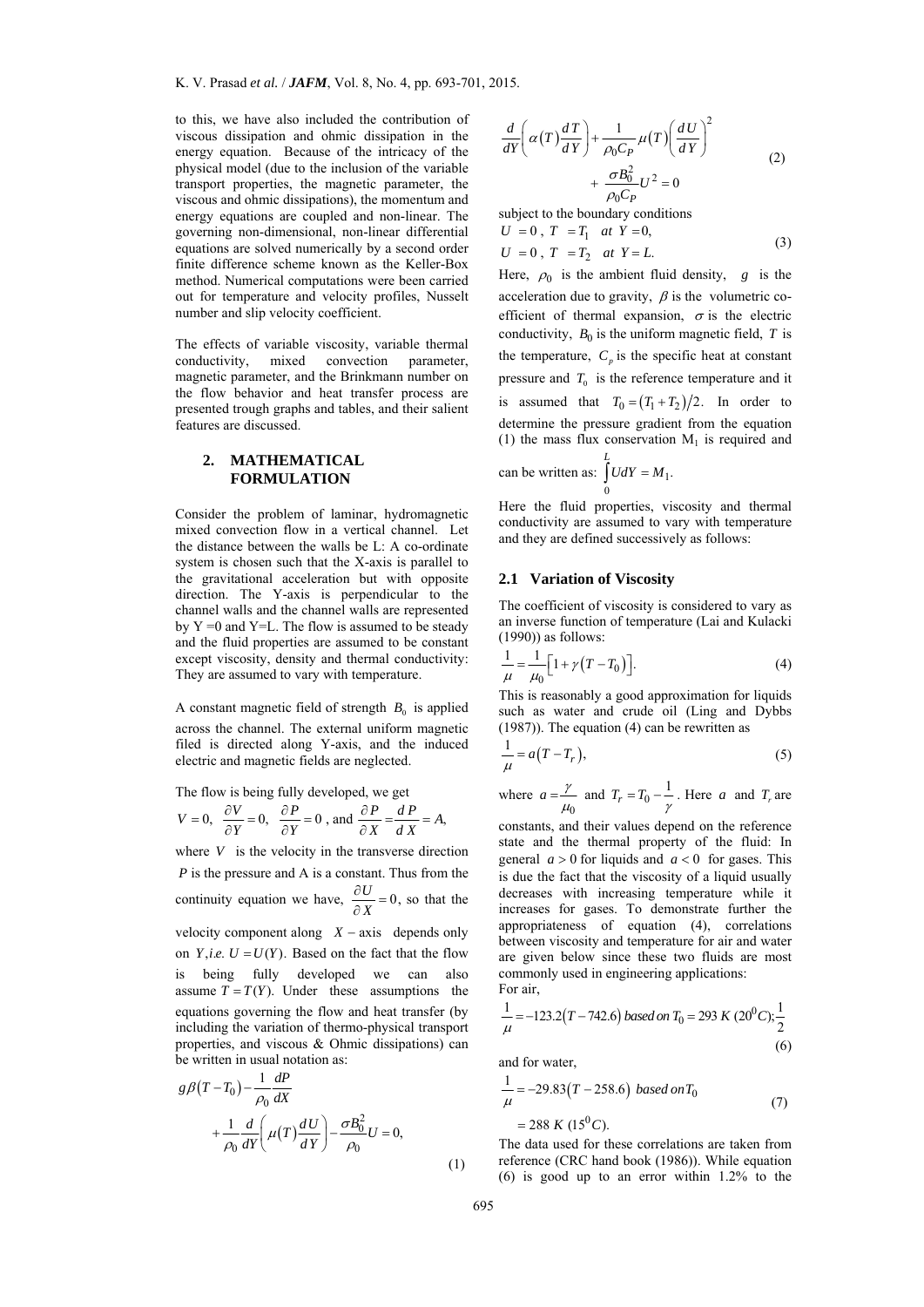temperature difference from 278 K ( $5^{\circ}$ C) to 373 K  $(100<sup>0</sup> C)$ , equation (7) is good to an error within 5.8% to the temperature difference from 283 K  $(10^0$ C) to 373 K  $(100^{\circ}$  C). Hence, the reference temperatures selected here for the correlations are very useful for applications.

#### **2.2 Variation of Thermal Conductivity**

Finally the thermal conductivity  $\alpha$  varies with temperature in a linear fashion and useful for the range of  $0^0$  F to  $400^0$  F. As in Chiam (1996), we assume that the thermal conductivity  $\alpha$  is of the form

$$
\alpha = \alpha_0 \left( 1 + \varepsilon \frac{(T - T_0)}{(T_2 - T_0)} \right), \ \alpha_0 = \frac{k_0}{\left( \rho_0 C_p \right)},
$$
\n(8)

where  $\varepsilon$  is a small parameter known as variable thermal conductivity parameter. Here  $\alpha_0$  is the thermal diffusivity and  $k_0$  is the thermal conductivity of the fluid. The governing equations can be non-dimensionalized using the following set of dimensionless variables and parameters based on the characteristic width L of the channel:

$$
u = \frac{U}{U_0}, \ \theta = \frac{T - T_0}{(T_2 - T_0)}, \ \ y = \frac{Y}{L}, \ \ \text{Re} = \frac{U_0 L}{V_0}
$$
\n
$$
\tag{9}
$$

The reference velocity  $U_0$  is given by

$$
U_0 = -\frac{AL^2}{\mu_0}.
$$

By using quantities in  $(5)$ ,  $(8)$  &  $(9)$  in to the equations  $(1)-(2)$ , and in to conditions  $(3)$ ; we get

$$
\lambda \theta + 1 + \frac{1}{\left(1 - \frac{\theta}{\theta_r}\right)^2} \frac{d\theta}{dy} \frac{du}{dy} \frac{1}{\theta_r} +
$$
\n
$$
\frac{1}{\left(1 - \frac{\theta}{\theta_r}\right)} \frac{d^2 u}{dy^2} - M_n u = 0,
$$
\n
$$
(1+\varepsilon\theta) \frac{d^2 \theta}{dy^2} + \varepsilon \left(\frac{d\theta}{dy}\right)^2 +
$$
\n
$$
\frac{Br}{\left(1 - \frac{\theta}{\theta_r}\right)} \left(\frac{du}{dy}\right)^2 + M_n B r u^2 = 0,
$$
\n
$$
(11)
$$

$$
u = 0, \theta = R_T \quad at \quad y = 0,
$$
  
\n
$$
u = 0, \theta = 1 \quad at \quad y = 1,
$$
\n(12)

where  $\lambda$ ,  $M_n$ ,  $\theta_r$  Pr, *Br* and  $R_T$  are respectively the mixed convection parameter, the magnetic parameter, the viscosity parameter , the Prandtl number, the Brinkmann number and the wall temperature ratio parameter. They are defined as

$$
\lambda = \frac{Gr}{Re} = \frac{g \beta (T_2 - T_0)L^3}{v_0^2 \frac{U_0 L}{v_0}}, \, Mn = \frac{\sigma B_o^2 L^2}{\mu_0} \, ,
$$

$$
\theta_r = \frac{1}{\delta(T_2 - T_0)},
$$
  
\n
$$
Br = \frac{\mu_0 U_0^2}{k_0 (T_2 - T_0)} \text{ and } R_T = \frac{T_1 - T_0}{T_2 - T_0}.
$$
\n(13)

The fluid viscosity parameter is determined by the viscosity of the fluid in consideration and the operating temperature difference. A large value of  $\theta_r$  implies either  $\gamma$  or  $(T_0 - T_2)$  is small and the effect of variable viscosity can thus be neglected. On the other hand, for smaller value of  $\theta_r$  either the fluid viscosity changes markedly with temperature or the operating temperature difference is high. In either case the variable fluid viscosity is expected to become more important.

Also it is to be noted that liquid viscosity varies differently with temperature than that of gas, therefore it is important to note that  $\theta_r$  is negative for liquids and positive for gases. It can seen that in the absence of thermo-physical transport properties, equations (10) and (11) reduce to those of Umavathi and Malasheety (2005), while in the absence of Brinkamann number and the magnetic parameter equations reduce to those of Hamadah and Wirtz (1991), and in the presence of therm-ophysical transport properties with the buoyancy force and the magnetic parameter are absent equations reduce to those of Satayesh and Sahi (1990).

Furthermore, when the Brinkmann number and the magnetic parameter are absent, the analytical solution can be obtained for the constant thermophysical transport properties. It is found that our results agree well with the existing results of Aung and Worku (1986). For all practical purpose, the physical quantities of interest in this problem are the skin friction and the Nusselt number, and are given by respectively

$$
C_f = \frac{\mu_0}{\rho_0 U_0^2} \left(\frac{\partial u}{\partial y}\right)_{y=0,L},
$$
  

$$
Nu = \frac{L}{(T_2 - T_0)} \left(\frac{\partial T}{\partial y}\right)_{y=0,L}.
$$
 (14)

## **3. EXACT SOLUTIONS FOR SOME SPECIAL CASES**

Here we present exact solutions in certain special cases. Such solutions are useful and serve as a base-line for comparison with the solutions obtained via numerical schemes.

**3.1. No Variable Fluid Properties, No Magnetic Field and No Viscous Dissipation**   $(\theta_{r} \rightarrow \infty, \varepsilon = 0, Mn = 0 \text{ and } Br = 0)$ 

In the limiting case of  $(\theta_r \to \infty, \varepsilon = 0, Mn = 0 \text{ and } Br = 0)$  the flow and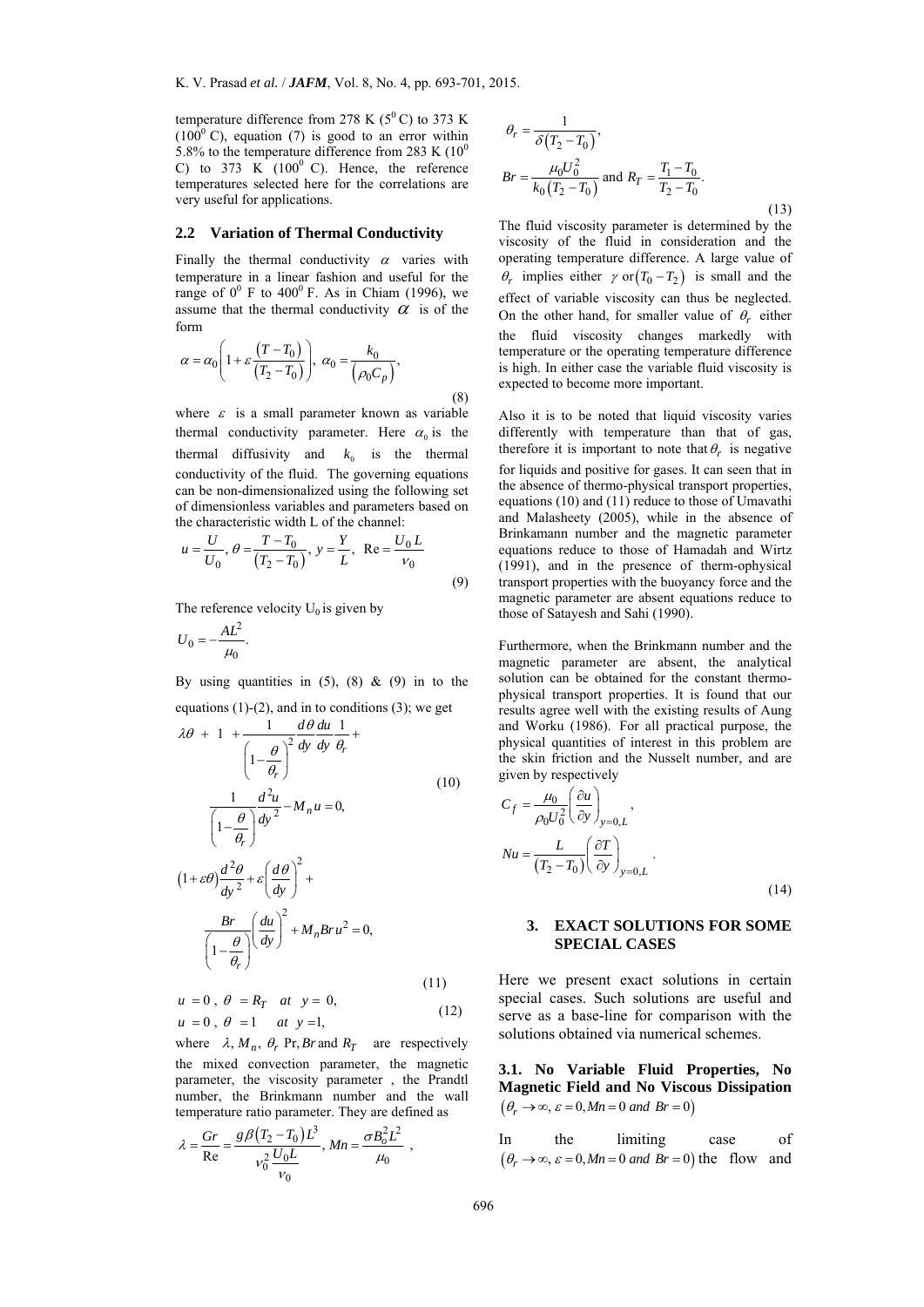| λ     | Cheng et al (1990) |                 |                 |                 | <b>Present Method</b> |                 |                 |                 |
|-------|--------------------|-----------------|-----------------|-----------------|-----------------------|-----------------|-----------------|-----------------|
|       | $R_T = 0.0$        |                 | $R_T = 0.5$     |                 | $R_T = 0.0$           |                 | $R_T = 0.5$     |                 |
|       | Nu <sub>1</sub>    | Nu <sub>2</sub> | Nu <sub>1</sub> | Nu <sub>2</sub> | Nu.                   | Nu <sub>2</sub> | Nu <sub>1</sub> | Nu <sub>2</sub> |
| 100.0 | 2.769              | .565            | 2.323           | 1.756           | 2.768                 | .567            | 2.320           | 1.759           |
| 10.0  | 2.057              | .946            | 2.028           | 1.973           | 2.056                 | 1.948           | 2.025           | 1.975           |
| 1.0   | 2.000              | .994            | 2.003           | 1.997           | 2.000                 | 1.991           | 2.001           | 1.994           |

Table 1 Nusselt numbers as functions of  $\lambda$  and  $\mathbf{R}_T$  for isothermal-isothermal boundary for  $\theta_r \rightarrow \infty$ ,  $\varepsilon = 0.0$ ,  $Mn = 0.0$  and  $Br = 0.0$ 

heat transfer problem reduces to

$$
\lambda \theta + 1 + \frac{d^2 u}{dy^2} = 0,\tag{15}
$$

$$
\frac{d^2\theta}{dy^2} = 0
$$
 (16)  
The step size Av, and the position of the edge of the

and using boundary conditions (12) for  $\theta$  can be integrated to give the following fully developed temperature profile

$$
\theta = (1 - R_T) y + R_T.
$$

Integration of equation (15), using the velocity boundary conditions results in

$$
u = -\lambda \left[ (1 - R_T) \frac{y^3}{6} + R_T \frac{y^2}{2} \right] - \frac{y^2}{2} + \frac{2}{3} \lambda \left[ (1 - R_T) \frac{1}{6} + \frac{R_T}{2} \right] + \frac{1}{2} \lambda y
$$

## **3.2 No Variable Fluid Properties But The Presence of Magnetic Field**

$$
(\theta_r \to \infty, \varepsilon = 0, \text{ and } Br = 0)
$$

With and  $Mn \neq 0$ , the convective flow is coupled with heat transfer phenomena. The exact analytical solution to the equation (10) satisfying the required conditions is given by

 $\mathbb{R}^2$ 

$$
u = C_1 e^{\sqrt{Mn} y} - \left(C_1 + \frac{(1 + \lambda R_T)}{Mn}\right) e^{-\sqrt{Mn} y}
$$

$$
+ \frac{(1 + \lambda y - \lambda R_T y + \lambda R_T)}{Mn}
$$
  
where  $C_1 = \frac{1 - e^{\sqrt{Mn}} - e^{\sqrt{Mn}} \lambda + R_T \lambda}{e^{\lambda \sqrt{Mn}} - 1 M_n}.$ 

### **4. NUMERICAL PROCEDURE**

The coupled nonlinear ordinary differential equations  $(10)$  and  $(11)$  subject to the conditions (12) are solved by a second order finite difference scheme known as the Keller-Box method (Keller (1992), Prasad et al.(2009,2010) ). The numerical solutions are obtained in four steps as follows:

- reduce equations (10) and (11) to a system of first-order equations;
- write the difference equations using central differences;
- linearize the algebraic equations by Newton's method, and write them in matrix-vector form; and
- solve the linear system by the block tridiagonal elimination technique.

The step size  $\Delta y$ , and the position of the edge of the boundary layer  $y_L$  are to be adjusted for different values of parameters to maintain accuracy. For brevity, the details of the solution procedure are not presented here. To demonstrate the accuracy of the present numerical method, results of the Nusselt numbers for the isothermal boundary are compared with the available results in the literature, for a special case (That is, in the absence of thermophysical properties, Cheng et al. (1990).). It can be seen from Table 1 that the present results agree very well with those of Cheng et al. (1990).

#### **5. RESULT AND DISCUSSION**

Employing the above numerical method, the governing equations of the problem are solved for several sets of values of the physical parameters. L The numerical results thus obtained are presented for velocity and temperature in Figures 1-7. Also the numerical results for the Nusselt number and the skin friction are presented in Table 2. Since it is not possible to present the results here for all possible permutations and combinations of all the physical parameters, we focus our attention on the effects of the new parameters (related to the thermophysicatransport properties) on the flow and heat transfer fields. Velocity profiles are depicted in Figures 1-3, whereas the temperature profiles are shown graphically in ures 4-7.

In Figures 1-3 the profiles for the stream-wise velocity  $u$  are presented for several sets of values of the governing parameters. The velocity *u* increases from its value zero at the left wall, reaching to its maximum around the midway of the channel, and attains zero as the other wall of the channel.

Figure 1 is the graphical representation of the stream-wise velocity *u* for different values of the magnetic parameter *Mn* . The velocity profiles show that the rate of transport is considerably reduced with an increase in *Mn* . It clearly indicates that the transverse magnetic field opposes the transport phenomena. This is because of the fact that the variation of *Mn* leads to the variation of Lorentz force, due to magnetic field, and the Lorentz force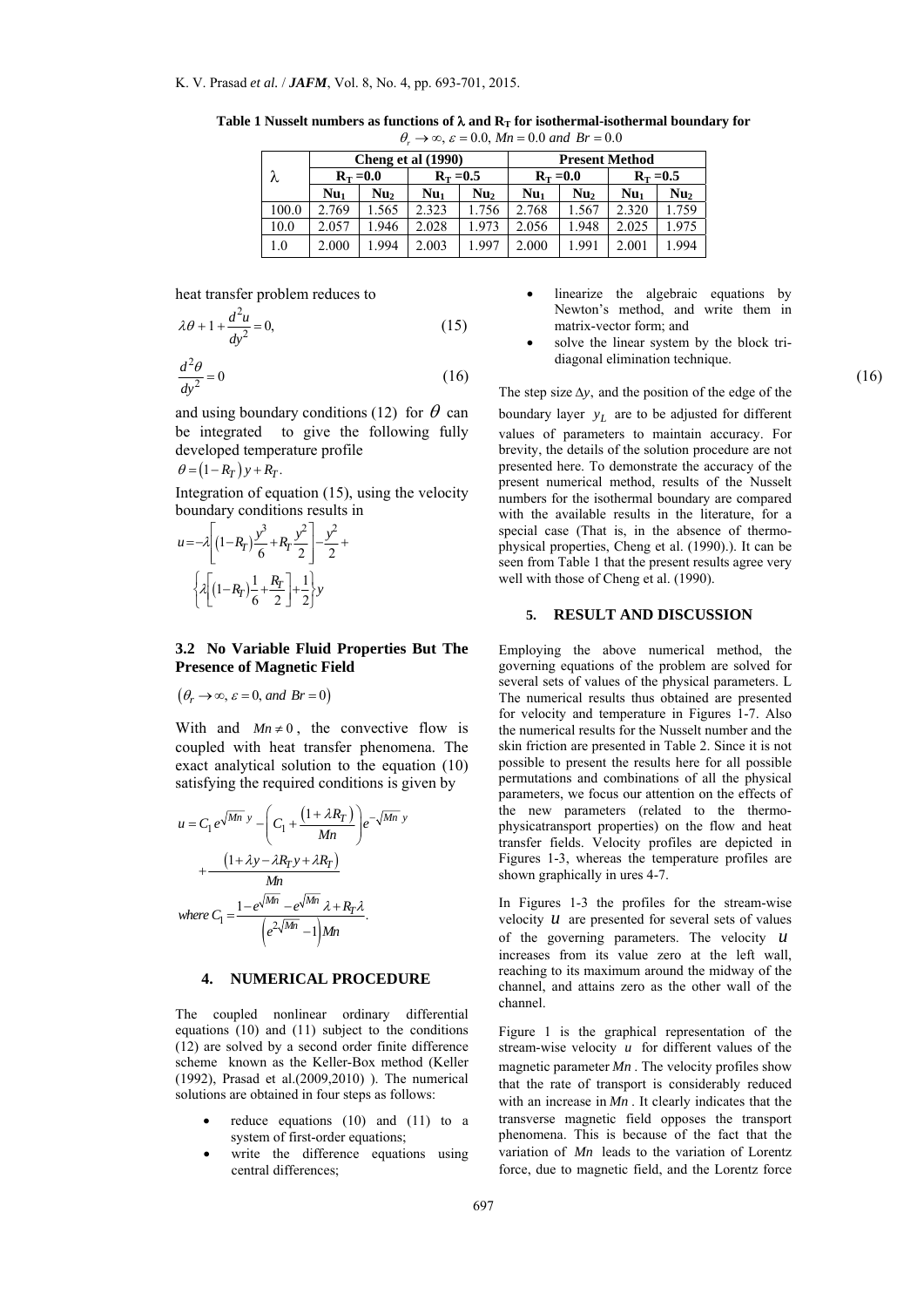|      | S        | Mn                | λ           | $\theta_r$             | $R_{T} = 0.0$ |              |              | $R_{T} = 0.2$ |              |              |
|------|----------|-------------------|-------------|------------------------|---------------|--------------|--------------|---------------|--------------|--------------|
| Br   |          |                   |             |                        | f'(0)         | $\theta'(0)$ | $\theta'(1)$ | f'(0)         | $\theta'(0)$ | $\theta'(1)$ |
|      |          |                   |             | $\infty$               | 8.144124      | 0.820637     | 1.328645     | 11.218529     | 0.522618     | 1.215133     |
|      |          | 0.0               |             | $\blacksquare$<br>10.0 | 8.300903      | 0.809321     | 1.345021     | 11.576994     | 0.505657     | 1.237367     |
|      |          |                   |             | $-5.0$                 | 8.440881      | 0.798429     | 1.360770     | 11.921870     | 0.489235     | 1.258907     |
|      |          |                   | 50.0        | $-1.0$                 | 9.338680      | 0.697143     | 1.511198     | 14.367629     | 0.373366     | 1.412506     |
|      |          |                   |             | $\infty$               | 7.481717      | 0.868239     | 1.266422     | 10.444075     | 0.590283     | 1.134041     |
|      |          |                   |             | 10.0                   | 7.606374      | 0.861136     | 1.276954     | 10.749396     | 0.579847     | 1.148013     |
|      |          | 1.0               |             | $-5.0$                 | 7.715908      | 0.854413     | 1.286881     | 11.041740     | 0.570001     | 1.161193     |
|      |          |                   |             | $-1.0$                 | 8.242496      | 0.811615     | 1.350740     | 13.079421     | 0.507171     | 1.246144     |
|      |          |                   |             | $-0.5$                 | 8.470123      | 0.775896     | 1.407380     | 13.830455     | 0.487229     | 1.273697     |
|      |          |                   | 0.0         |                        | 0.502858      | 1.014726     | 1.005519     | 0.511252      | 0.810878     | 0.805304     |
|      |          |                   | 5.0         |                        | 1.348300      | 1.010704     | 1.001140     | 1.708050      | 0.805218     | 0.812699     |
|      | $0.01\,$ | 0.0               | 10.0        |                        | 2.188508      | 1.002414     | 1.024357     | 2.897641      | 0.793034     | 0.829235     |
|      |          |                   | 50.0        |                        | 8.300903      | 0.809321     | 1.345021     | 11.576994     | 0.505657     | 1.237367     |
|      |          |                   | 75.0        |                        | 10.727517     | 0.662151     | 1.605673     | 14.260253     | 0.345573     | 1.475133     |
|      |          | 1.0               | 0.0         | 10.0                   | 0.463902      | 1.014837     | 1.005409     | 0.471269      | 0.810991     | 0.805191     |
|      |          |                   | 5.0         |                        | 1.218606      | 1.011950     | 1.009930     | 1.554021      | 0.806908     | 0.810766     |
| 0.01 |          |                   | 10.0        |                        | 1.970231      | 1.005999     | 1.019870     | 2.632067      | 0.798114     | 0.823307     |
|      |          |                   | 50.0        |                        | 7.606374      | 0.861136     | 1.276954     | 10.749396     | 0.579847     | 1.148013     |
|      |          |                   | 75.0        |                        | 10.548641     | 0.709833     | 1.560979     | 15.051808     | 0.353762     | 1.499368     |
|      |          | 0.0               |             | 11.5776994             | 0.505657      | 1.237367     | 8.300903     | 0.809321      | 1.345021     |              |
|      |          | 1.0               |             | 50.0<br>10.0           | 10.749396     | 0.579847     | 1.148013     | 7.606374      | 0.861136     | 1.276954     |
|      |          | 5.0               |             |                        | 8.248505      | 0.749338     | 0.935606     | 5.563474      | 0.976472     | 1.116201     |
|      |          | 10.0              |             |                        | 6.330556      | 0.826616     | 0.828675     | 4.050596      | 1.027476     | 1.034128     |
|      |          | $\overline{20.0}$ |             |                        | 4.345513      | 0.861388     | 0.767235     | 2.540242      | 1.049781     | 0.983884     |
|      |          | 30.0              |             |                        | 3.361934      | 0.862323     | 0.755478     | 1.823170      | 1.050058     | 0.972204     |
|      | 0.0      |                   | 50.0        | $-1.5$                 | 8.908285      | 0.748586     | 1.435482     | 13.382675     | 0.415921     | 1.359124     |
|      | 0.3      | 0.0               |             |                        | 9.492467      | 0.866014     | 1.254215     | 13.872817     | 0.498877     | 1.187705     |
|      | 0.5      |                   |             |                        | 9.823563      | 0.947170     | 1.170586     | 14.142502     | 0.552316     | 1.108307     |
|      | 0.0      |                   |             |                        | 8.062163      | 0.823208     | 1.333971     | 12.265627     | 0.527360     | 1.220844     |
|      | 0.3      | 1.0               |             |                        | 8.577590      | 0.951629     | 1.165541     | 12.668258     | 0.615403     | 1.070100     |
|      | 0.5      |                   |             |                        | 8.866882      | 1.039385     | 1.099342     | 12.886137     | 0.670995     | 1.000824     |
|      | 0.0      |                   | 1.0<br>50.0 | 10.0                   | 7.587638      | 0.856773     | 1.283750     | 10.735861     | 0.576773     | 1.153877     |
|      | 0.1      |                   |             |                        | 7.769167      | 0.900572     | 1.221051     | 10.866006     | 0.607216     | 1.099699     |
|      | 0.3      |                   |             |                        | 8.097063      | 0.989351     | 1.122972     | 11.095063     | 0.665945     | 1.014802     |
|      | 0.5      |                   |             |                        | 8.384879      | 1.079515     | 1.049505     | 11.290030     | 0.721789     | 0.951115     |
| 0.0  |          |                   |             |                        | 8.018701      | 1.015152     | 1.005100     | 11.308831     | 0.811307     | 0.804880     |
| 0.01 | 0.01     | 1.0               | 50.0        | 10.0                   | 7.606374      | 0.861136     | 1.276954     | 10.749396     | 0.579847     | 1.148013     |
| 0.03 |          |                   |             |                        | 7.250573      | 0.731134     | 1.516387     | 10.277404     | 0.387163     | 1.443653     |

**Table 2 Values of the skin friction and the Nusselt number for different values of the physical parameters.** 

produces resistance to the transport phenomena. This is consistent with the physics.

Figure 2 shows the effect of mixed convection parameter  $\lambda$  on the stream-wise velocity. It is observed that the increase in  $\lambda$  is to increase the velocity profile in the mid region of the channel. Physically,  $\lambda > 0$  means heating of the fluid or cooling of the surface,  $\lambda < 0$  means cooling of the fluid or heating of the surface, and  $\lambda = 0$  corresponds to the absence of mixed convection currents.

Increase of  $\lambda$  means an increase of the temperature difference  $(T_2 - T_0)$ . This leads to enhancement in the stream-wise velocity due to the enhanced convection. In the absence of  $\lambda$ , the velocity profile is linear. The stream-wise velocity profiles for different values of variable viscosity parameter  $\theta_r$  are shown graphically in Figure 3. The effect of

increasing (in absolute sense)  $\theta_r$  is to decrease the parabolic nature in the mid region of the channel. From the results presented here, it clear that  $\theta_r$  has strong effect on the stream-wise velocity and hence on the skin friction. The numerical results for temperature profiles are presented in Figures 4-7 for different values of the governing parameters.

Figure 4 depicts the temperature  $\theta(y)$  for different

values of *Mn* . The effect of increasing values of *Mn* is to increase the temperature. Physically it means that when a transverse magnetic field is applied to an electrically conducting fluid, the fluid experiences a resistive force known as the Lorentz force, increasing the friction between its layers. Due to this, there is an increase in the temperature in the channel.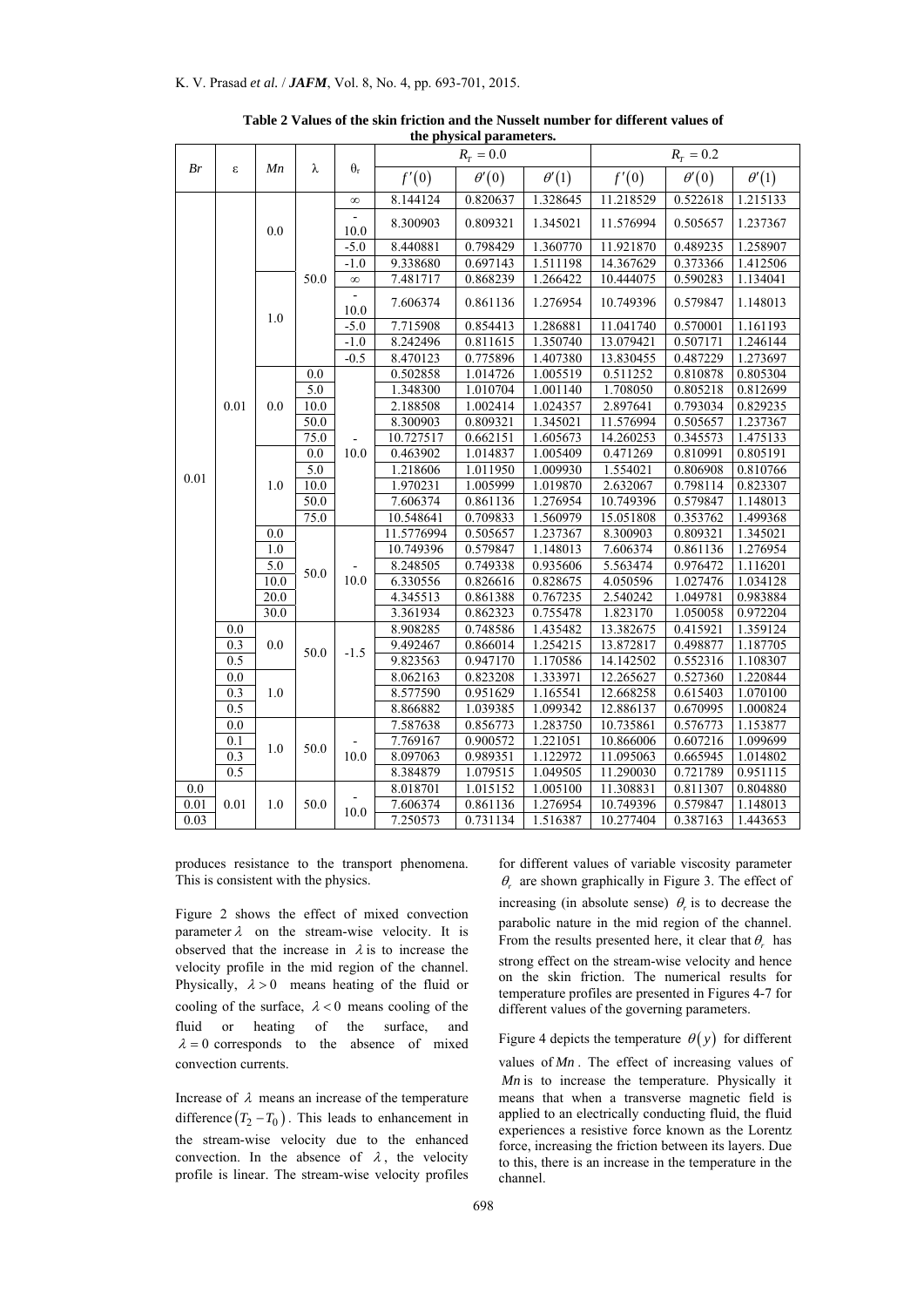

**Fig. 1. Stream-wise velocity profiles for different valuesof magnetic parameter when** e **= 0.01,**   $Br = 0.01$ ,  $\overline{l} = 50.0$ , q= -10.0.



**Fig. 2. Stream-wise velocity profiles for different values of mixed convection parameter when Mn= 1.0,** e **= 0.01, Br = 0.01,** q**= -10.0.** 



**Fig. 3. Stream-wise velocity profiles for different values of variable viscosity parameter when** e **=**   $0.01, l = 50.0, Br = 0.01, Mn = 1.0.$ 



**Fig. 4. Temperature profiles for different values**  of magnetic parameter when  $e = 0.01$ ,  $\mathbf{B} \mathbf{r} = 0.\overline{0}1, 1 = 50.0, 0 = -10.0.$ 

Figure 5 depicts the temperature profiles for different values of  $\lambda$ . An increase in  $\lambda$  results in a decrease in a thermal boundary layer and hence in the Nusselt number. This phenomenon holds even for non-zero values of the temperature ratio parameter.



**ofmixed convection parameter when**  $, e = 0.01$ **,**  $Br = 0.01$ ,  $q = -10.0$ ,  $Mn = 1.0$ 

Temperature profiles for different values of the viscosity parameter  $\theta$  and the variable thermal conductivity parameter  $\varepsilon$  are shown graphically in Figures 7(a) and 7(b). From the graphical representation we see that the effect of increasing values of viscosity parameter is to decrease the temperature. This is because of the fact that the increase in  $\theta$  results in an increase in the thermal boundary layer thickness within the channel. From these graphs we also notice that the temperature distribution is lower throughout the channel in the absence of  $\mathcal E$  and increases with by increasing values of  $\mathcal E$ .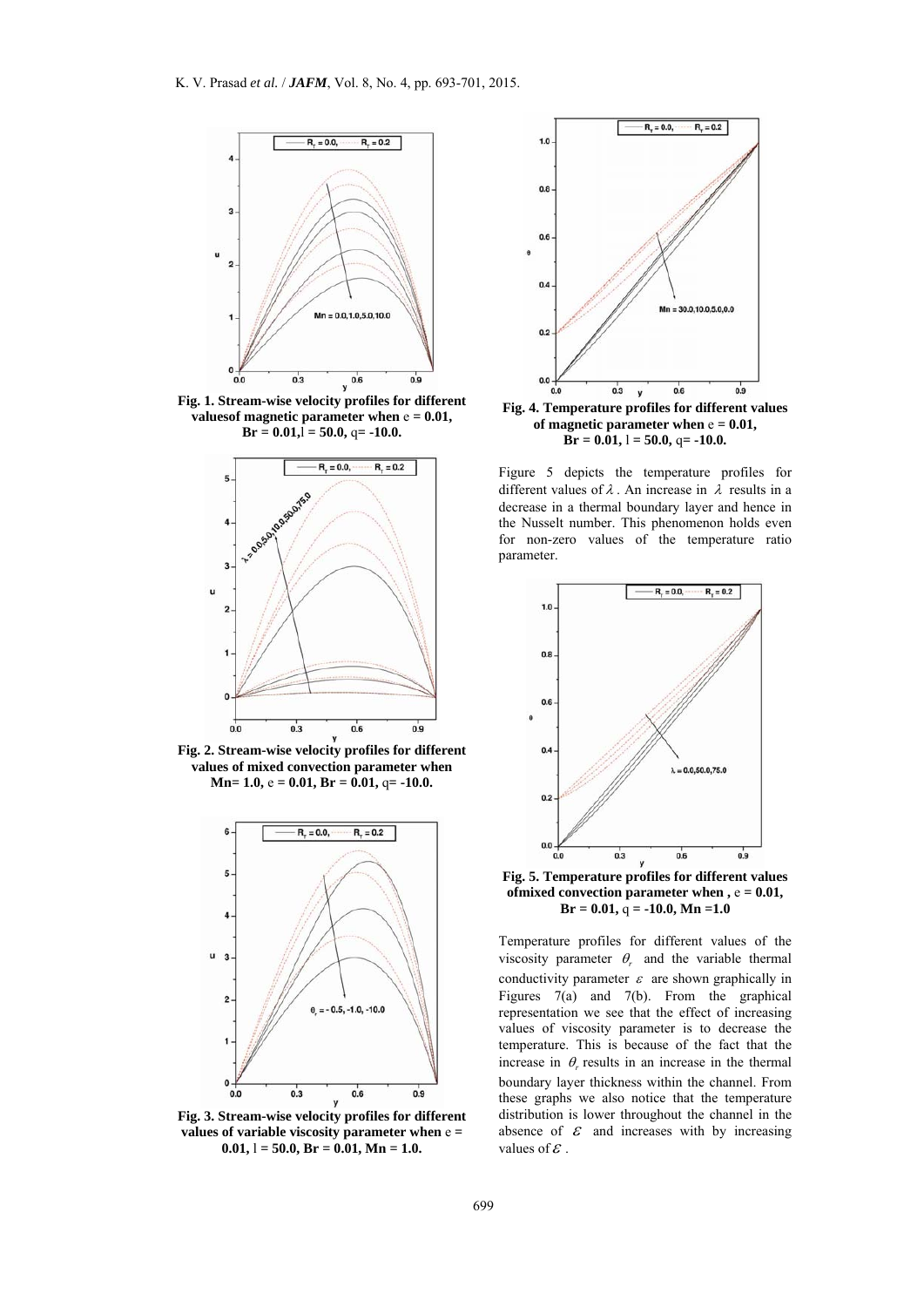

The profiles of the temperature distribution for different values of the Brinkmann number *Br* are shown in Figure 6. It is to be noted that the effect of the increasing values of *Br* is to decrease the temperature distribution.



The impact of all physical parameters on the skin friction coefficient and Nusselt number may be analyzed from Table 2. It is of interest to note that the effects of the variable viscosity parameter and the mixed convection parameter are to increase the skin friction and to decrease the Nusselt number. Quite opposite is true with the magnetic parameter.

# **6. CONCLUSIONS**

This study provides theoretical results for a class of MHD mixed convection flow of a viscous fluid between parallel plates maintained at constant temperatures. The temperature dependent transport properties of the fluid namely, the viscosity, the density and the thermal conductivity are used. The coupled, non-linear non-dimensional equations subjected to appropriate conditions are solved numerically by a second order finite difference scheme known as Keller-Box method, which is

found to be accurate and stable for a wide range of the values of the parameters. Some of the important findings are:

- An increase in the magnetic parameter reduces the flow in the channel. This is true even in the presence of temperature dependent transport properties;
- The effect of increasing mixed convection parameter is to increase the velocity in the channel and hence produces a reduction in the skin friction;
- An increase in the variable thermal conductivity parameter is to enhance the temperature in the channel and this phenomenon is true even with the variable viscosity parameter;
- The effect of viscosity parameter is to reduce the Nusselt number. However, this effect is found to be minimum for the non-zero values of the magnetic parameter; and
- Of all the parameters, the variable thermophysical transport property has the strongest effect on the drag, heat transfer characteristics, the stream-wise velocity and the temperature field.

#### **ACKNOWLEDGEMENT**

We thank the anonymous referees for their helpful comments, which have greatly improved the quality of the manuscript.

#### **REFERENCES**

- Aung, W and G. Worku (1986). Theory of fully developed combined convection including flow reversal, *ASME J. Heat Trans*. 108, 485- 488.
- Aung, W and G. Worku (1986). Developing flow and flow reversal in a vertical channel with asymmetric wall temperature, *J. Heat Trans*. 108, 299-304.
- Attia, H. A. (1999). Transient and heat transfer between two parallel olates with temperature dependent viscosity, *Mech. Res. Comm*. 26, 115-121.
- Abel, M. S., S. K Khan and K. V. Prasad (2002). Study of visco-elastic fluid flow and heat transfer over a stretching sheet with variable fluid viscosity, *Int. J. Non-Linear Mech*. 37, 81-88.
- Andersson, H. I and J. B. Aarseth (2007). Sakisdis flow with variable fluid properties, *Int. J. Engng. Sci*. 45(2), 554-561.
- Barletta, A. (1988). Laminar mixed convection with viscous dissipation in a vertical channel, *Int*. *J. Heat Mass Trans*. 41 ,3501-3513.

Bejan, A. (1995). Convective heat transfer, 2<sup>nd</sup>